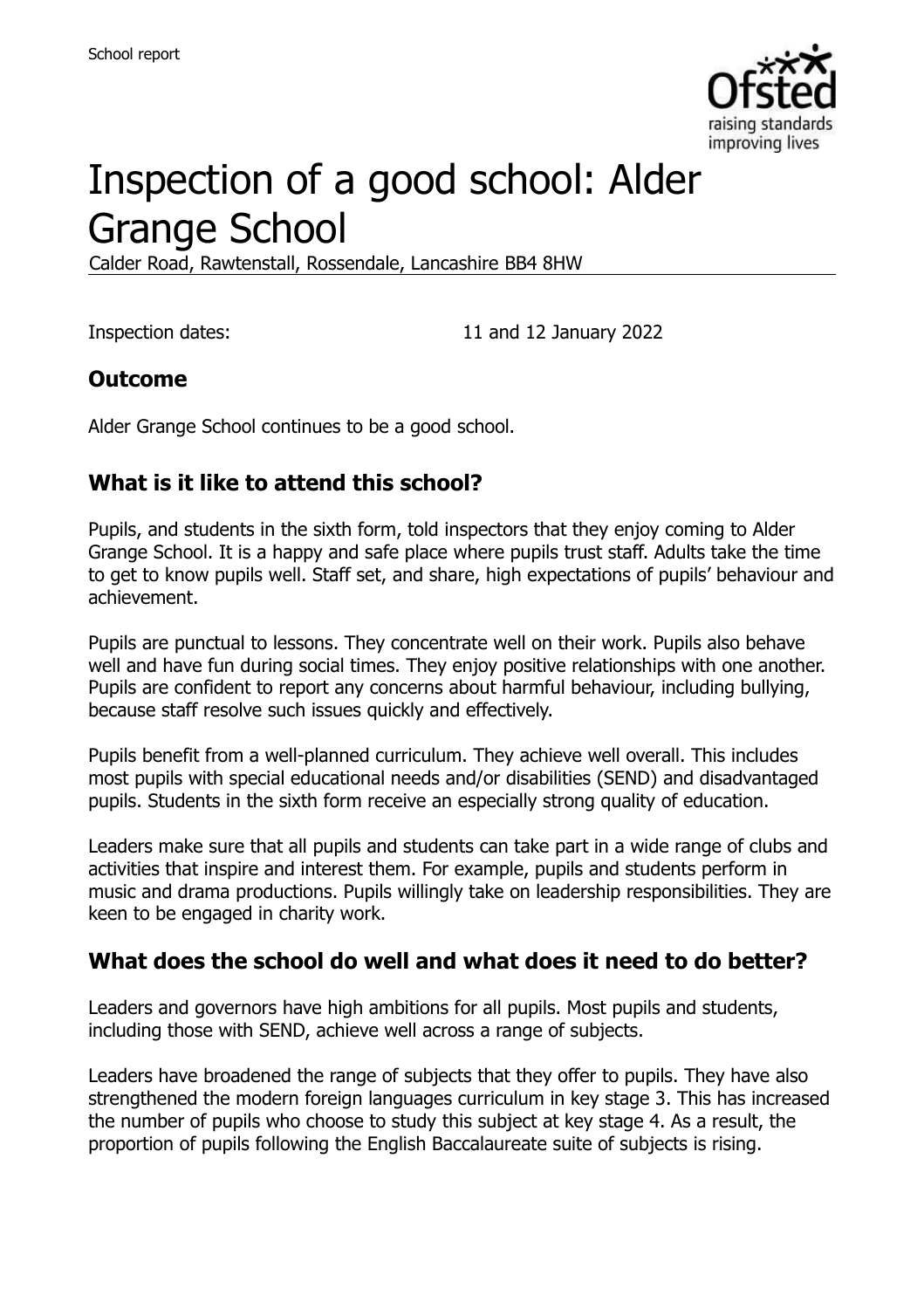

Most subject leaders are clear about the essential knowledge that pupils need to cover through the subject curriculums. These curriculums are well organised. They include opportunities for pupils to remember, practise and build on what they already know. Pupils progress well through these subject curriculums.

The curriculums in a minority of subjects do not pay enough attention to the knowledge that pupils require or the order in which this should be taught. This hampers pupils' achievement in a small number of subjects.

Many teachers have strong subject knowledge. They use their subject expertise well to help pupils remember and apply the essential knowledge that they have been taught. Most teachers also use assessment strategies adeptly. They spot and address pupils' misconceptions quickly and effectively. This helps pupils to move on to new learning confidently and successfully.

Teachers' strong subject expertise in the sixth form helps students progress through their subject curriculums especially well. These students are prepared well for their next steps in education, employment and training after sixth form. The majority of students progress on to university courses. Other students follow suitable apprenticeships that enable them to make a positive start to their future career.

Pupils, and students in the sixth form, read regularly and fluently. Leaders accurately identify pupils who find reading more difficult. They provide a curriculum that makes sure that these pupils catch up quickly. This means that these pupils read confidently and can access their learning in other subjects.

Leaders identify the needs of pupils with SEND accurately. Teachers provide effective support so that pupils with SEND enjoy success.

Pupils behave well in lessons. They listen and contribute. Pupils' positive attitudes to school mean that they can learn without disruption.

The personal development curriculum provides pupils with the knowledge that they need to be responsible citizens. This includes age-appropriate relationships, sex and health education.

Older pupils, including students in the sixth form, benefit from a strong careers education, information, advice and guidance (CEIAG) programme. However, younger pupils told inspectors that their careers curriculum is less effective. For example, leaders have not ensured that pupils in key stage 3 have enough information when considering which subjects to study in key stage 4.

Staff told inspectors that leaders support their well-being and workload effectively.

## **Safeguarding**

The arrangements for safeguarding are effective.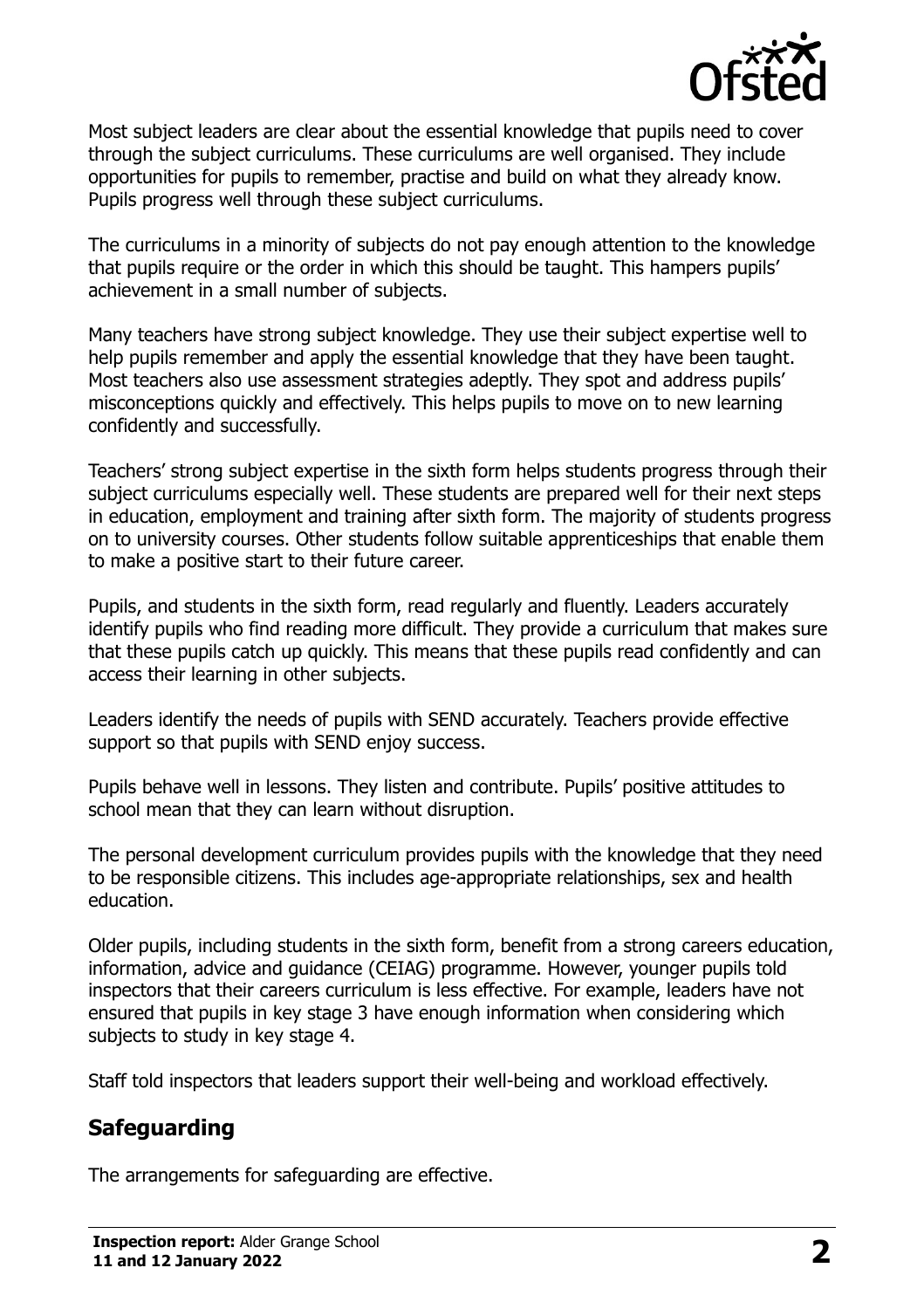

Leaders ensure a strong culture of safeguarding. Staff are clear about the dangers that pupils and students in the sixth form may face in or outside of school. This includes peeron-peer abuse. Staff are vigilant and alert to the signs that pupils are at risk of harm.

Pupils are confident to seek help from staff when they need it. Staff report concerns about pupils in a timely manner. They quickly identify whether pupils require additional support from external agencies. Leaders ensure that pupils and their families get the help that they need.

## **What does the school need to do to improve?**

## **(Information for the school and appropriate authority)**

- In a minority of subjects, the curriculum lacks clarity about the important subject content that pupils should know and the order in which it should be taught. This means that, in these subjects, some pupils find it more difficult to build the rich body of knowledge that they need to progress well. Leaders should agree and organise what all pupils need to learn in these subjects so that pupils achieve well.
- The careers information that leaders provide for vounger pupils is insufficient. Pupils in key stage 3 do not receive enough information to help them to make informed choices when choosing their GCSE courses. Leaders should review the CEIAG programme for younger pupils so that these pupils receive relevant information at appropriate times.

## **Background**

When we have judged a school to be good, we will then normally go into the school about once every four years to confirm that the school remains good. This is called a section 8 inspection of a good or outstanding school, because it is carried out under section 8 of the Education Act 2005. We do not give graded judgements on a section 8 inspection. However, if we find evidence that a school would now receive a higher or lower grade, then the next inspection will be a section 5 inspection. Usually this is within one to two years of the date of the section 8 inspection. If we have serious concerns about safeguarding, behaviour or the quality of education, we will deem the section 8 inspection as a section 5 inspection immediately.

This is the first section 8 inspection since we judged the school to be good in March 2017.

## **How can I feed back my views?**

You can use [Ofsted Parent View](https://parentview.ofsted.gov.uk/) to give Ofsted your opinion on your child's school, or to find out what other parents and carers think. We use information from Ofsted Parent View when deciding which schools to inspect, when to inspect them and as part of their inspection.

The Department for Education has further quidance on how to complain about a school.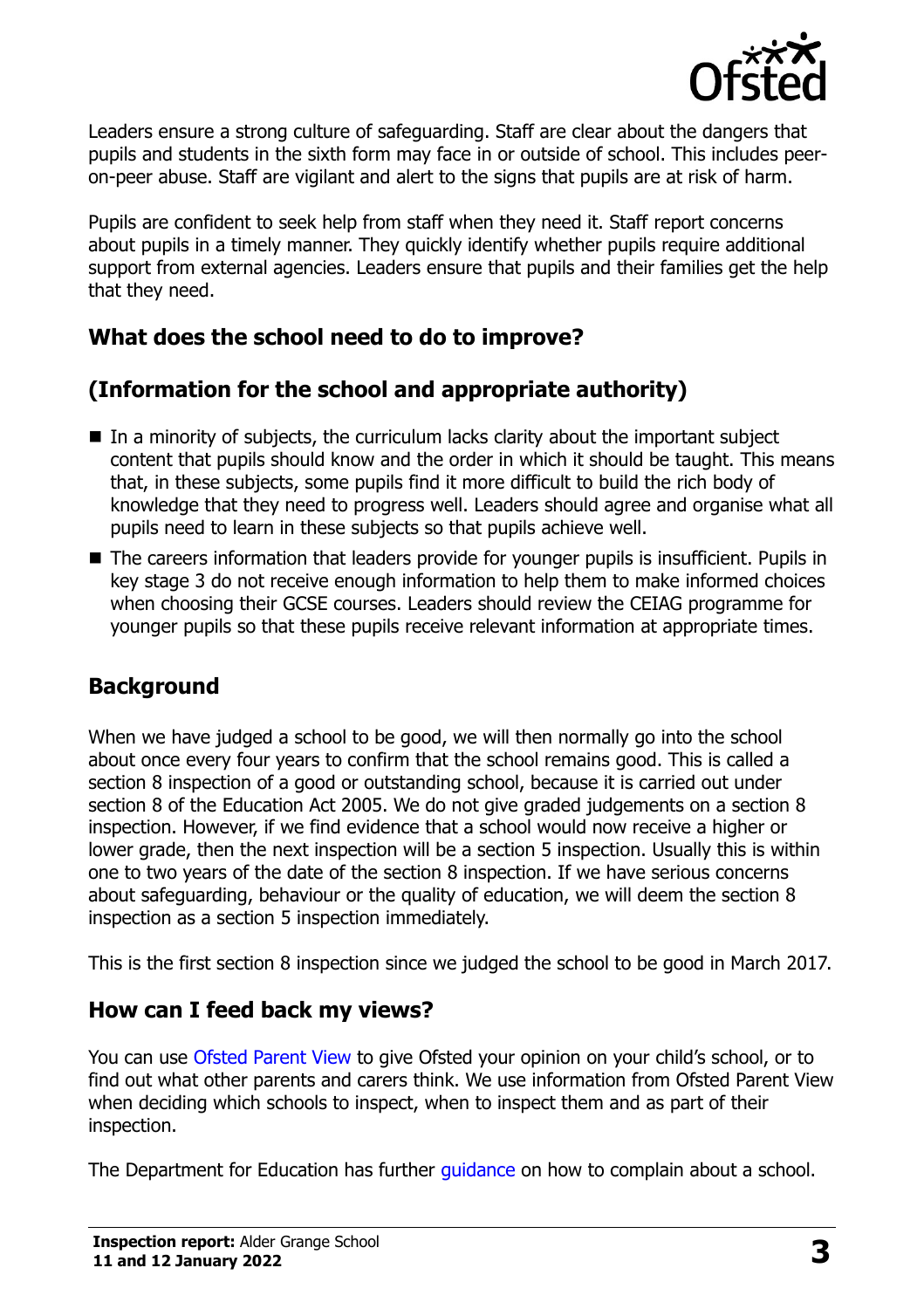

If you are the school and you are not happy with the inspection or the report, you can [complain to Ofsted.](https://www.gov.uk/complain-ofsted-report)

## **Further information**

You can search for [published performance information](http://www.compare-school-performance.service.gov.uk/) about the school.

In the report, '[disadvantaged pupils](http://www.gov.uk/guidance/pupil-premium-information-for-schools-and-alternative-provision-settings)' refers to those pupils who attract government pupil premium funding: pupils claiming free school meals at any point in the last six years and pupils in care or who left care through adoption or another formal route.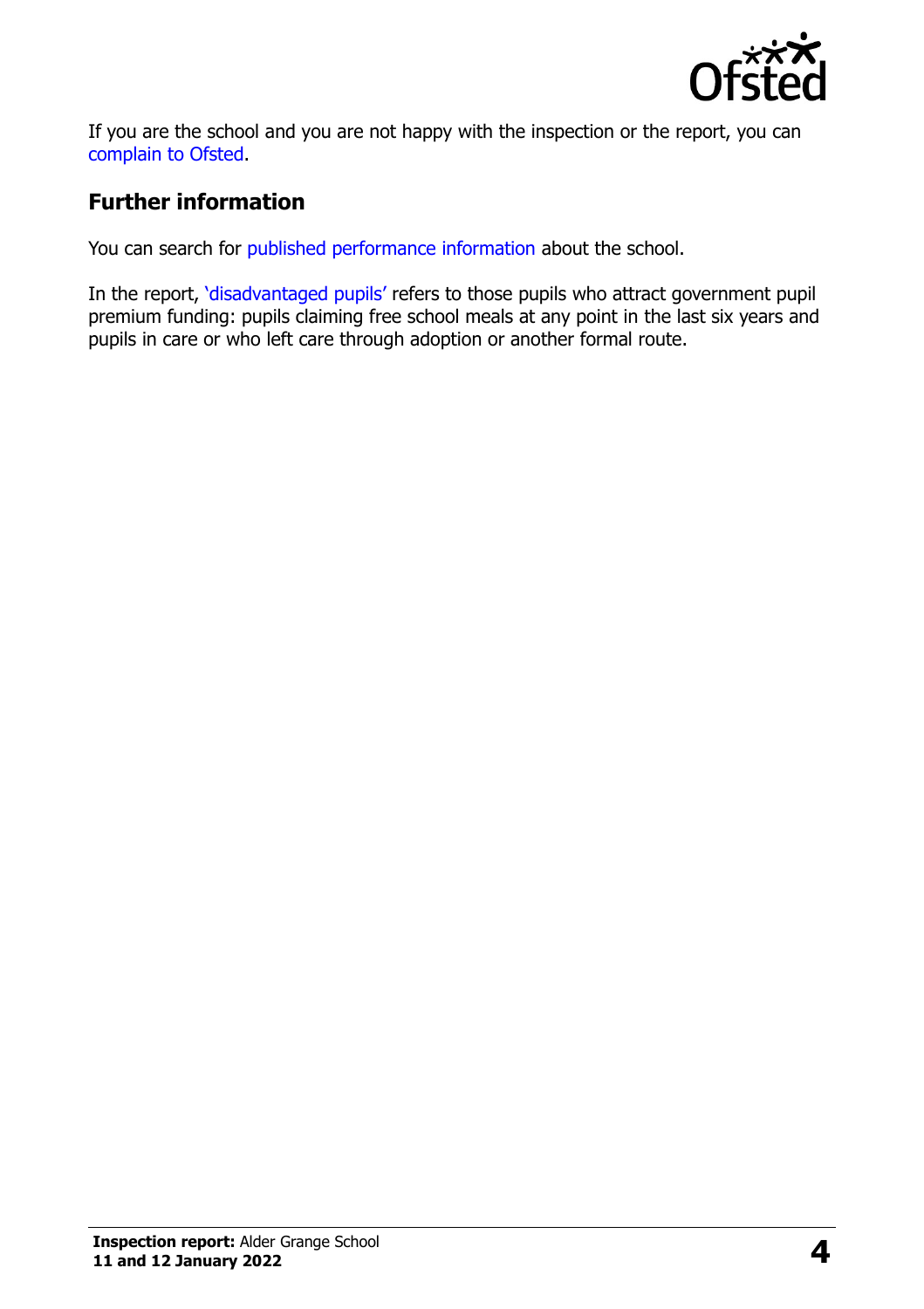

## **School details**

| Unique reference number                            | 119722                                                             |
|----------------------------------------------------|--------------------------------------------------------------------|
| <b>Local authority</b>                             | Lancashire                                                         |
| <b>Inspection number</b>                           | 10212507                                                           |
| <b>Type of school</b>                              | Secondary comprehensive                                            |
| <b>School category</b>                             | Community                                                          |
| Age range of pupils                                | 11 to 18                                                           |
| <b>Gender of pupils</b>                            | Mixed                                                              |
| <b>Gender of pupils in sixth-form</b><br>provision | Mixed                                                              |
| Number of pupils on the school roll                | 846                                                                |
| Of which, number on roll in the sixth<br>form      | 125                                                                |
| <b>Appropriate authority</b>                       | The governing body                                                 |
| <b>Chair of governing body</b>                     | Lesley Doherty                                                     |
| <b>Headteacher</b>                                 | Joanna Griffiths                                                   |
| Website                                            | www.aldergrange.com                                                |
| Date of previous inspection                        | 14 and 15 March 2017, under section 8 of<br>the Education Act 2005 |

## **Information about this school**

A small number of pupils attend alternative provision at five external providers.

## **Information about this inspection**

- This was the first routine inspection the school received since the COVID-19 pandemic began. Inspectors discussed the impact of the pandemic with leaders and have taken that into account in their evaluation of the school.
- **Inspectors held meetings with the headteacher, senior leaders and subject leaders.**
- $\blacksquare$  The lead inspector met with the chair of governors.
- The lead inspector held a telephone conversation with a representative of Lancashire County Council.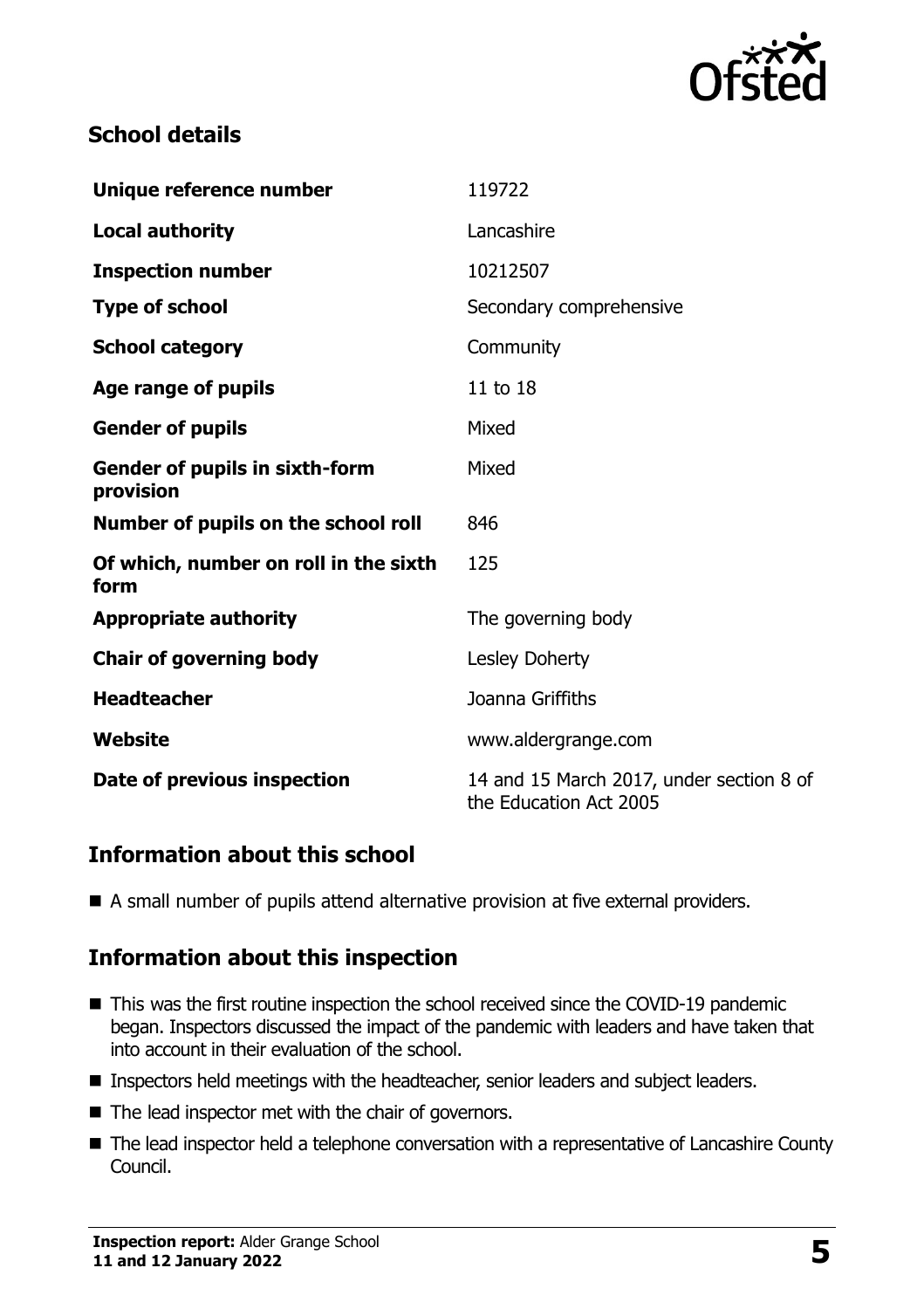

- **Inspectors reviewed the school's records of safeguarding checks and referrals to the local** authority. Inspectors spoke with staff about how they keep pupils safe. Inspectors also asked the pupils how they learn how to keep themselves safe and what to do if they have any concerns.
- Inspectors held discussions with staff and considered the responses to Ofsted's online survey for staff.
- **Inspectors spoke with pupils from all year groups and considered the responses to Ofsted's** online survey for pupils.
- Inspectors considered the views of the parents who responded to Ofsted Parent View. This included the free-text responses.
- Inspectors carried out deep dives in English, geography and science.
- **Inspectors met with subject leaders, looked at curriculum plans, visited a sample of lessons,** spoke with teachers, spoke with some pupils about their learning and looked at samples of pupils' work.
- Inspectors also looked at curriculum plans and looked at samples of pupils' work from some other subjects.

#### **Inspection team**

Stephen Ruddy, lead inspector **Ofsted Inspector** 

Claire Hollister **Claire Hollister** Claire **Properties**